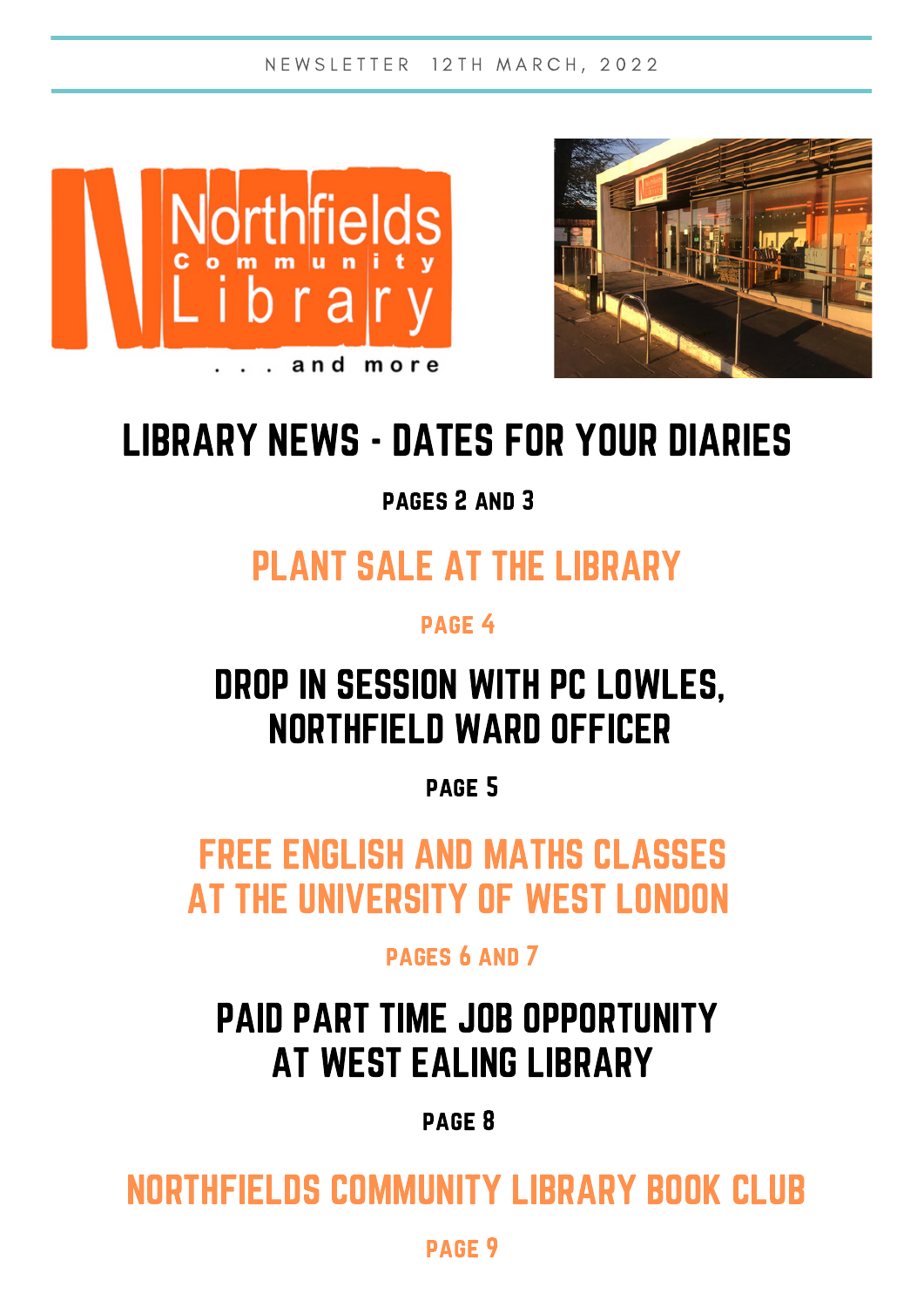# LIBRARY NEWS

### **NORTHFIELDS COMMUNITY LIBRARY CURRENT OPENING TIMES**

**Saturdays: 10:00am - 4:00pm Tuesdays: 10:00am - 7:00pm Wednesdays: 1:00pm to 4:00pm Thursdays: 10:00am - 1:00pm**

#### **HELLO TO ALL OUR VOLUNTEERS AND SUPPORTERS**

You'll see from the front page that things are getting busier at the library! Now that Covid restrictions have been lifted we are starting to plan some events and we're pleased to be able to invite volunteers to a social evening which was originally planned for December. Details on the following pages.

Covid hasn't gone away though! So we're opening up carefully. Library users are no longer required to adhere to Track and Trace rules but we're still advising the wearing of masks in the building and volunteers are asked to wear masks during their shifts. Windows will be open to provide ventilation and all shared devices are sanitised at the end of every shift.

Volunteer training is continuing and we'll soon be able to extend our opening hours with a new shift on Thursday afternoons.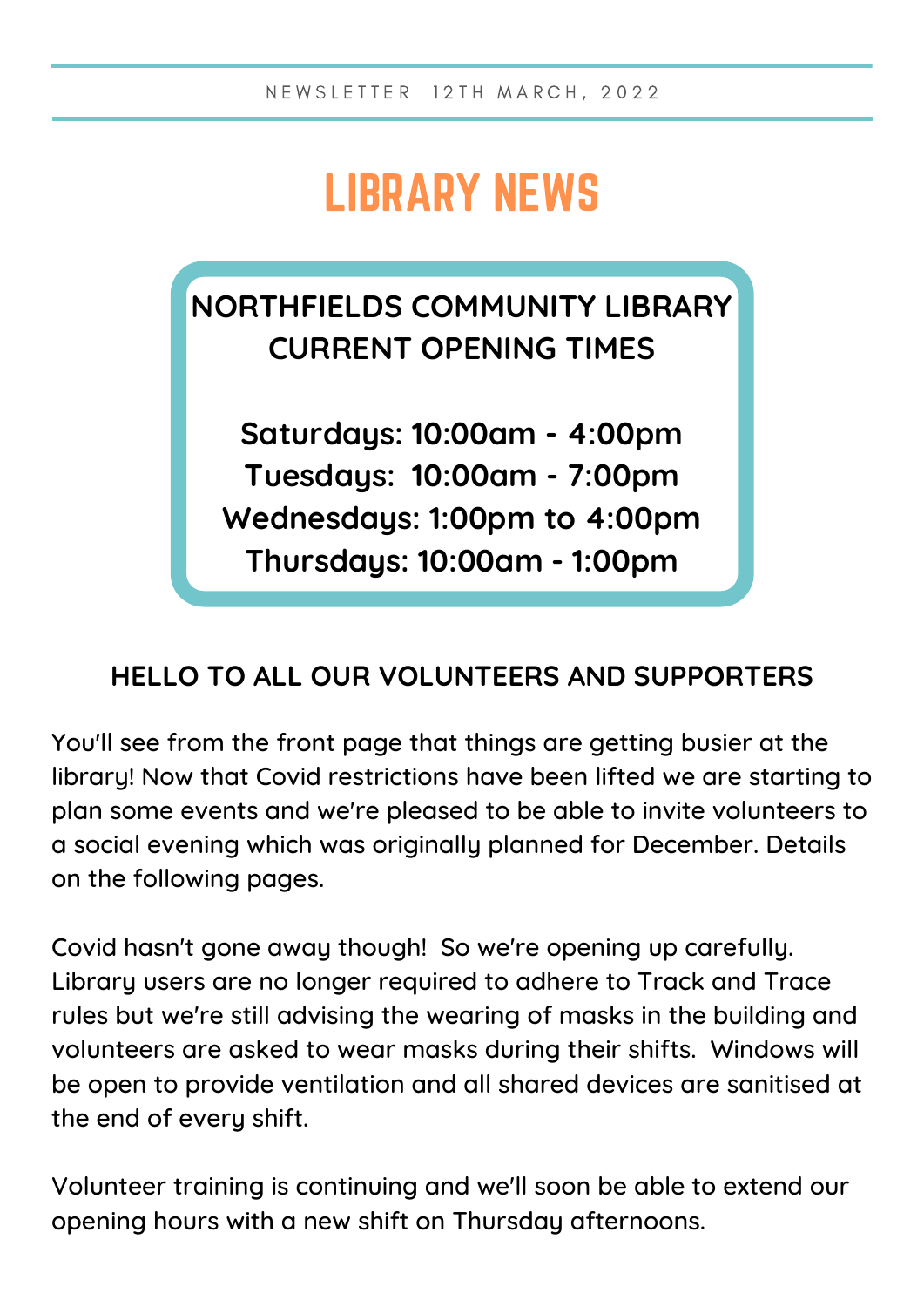# library news

### **VOLUNTEER SOCIAL 7-9pm, TUESDAY 29TH MARCH**

Volunteers are invited to a social evening at the Library to thank them for all their hard work.

Come along to meet other volunteers over light refreshments, hear about what we've achieved together so far and what we plan to do next, and share your ideas about how you'd like to see our service to the community develop.

Please RSVP to [getintouchncl@outlook.com](mailto:getintouchncl@outlook.com) so that we know numbers.

#### **UPCOMING MEETINGS IN THE LIBRARY**

Team Leader Meeting: 19:00 on Tuesday 15th March Volunteer Social: 19:00 on Tuesday 29th March Trustee Meeting: 19:00 on Wednesday 13th April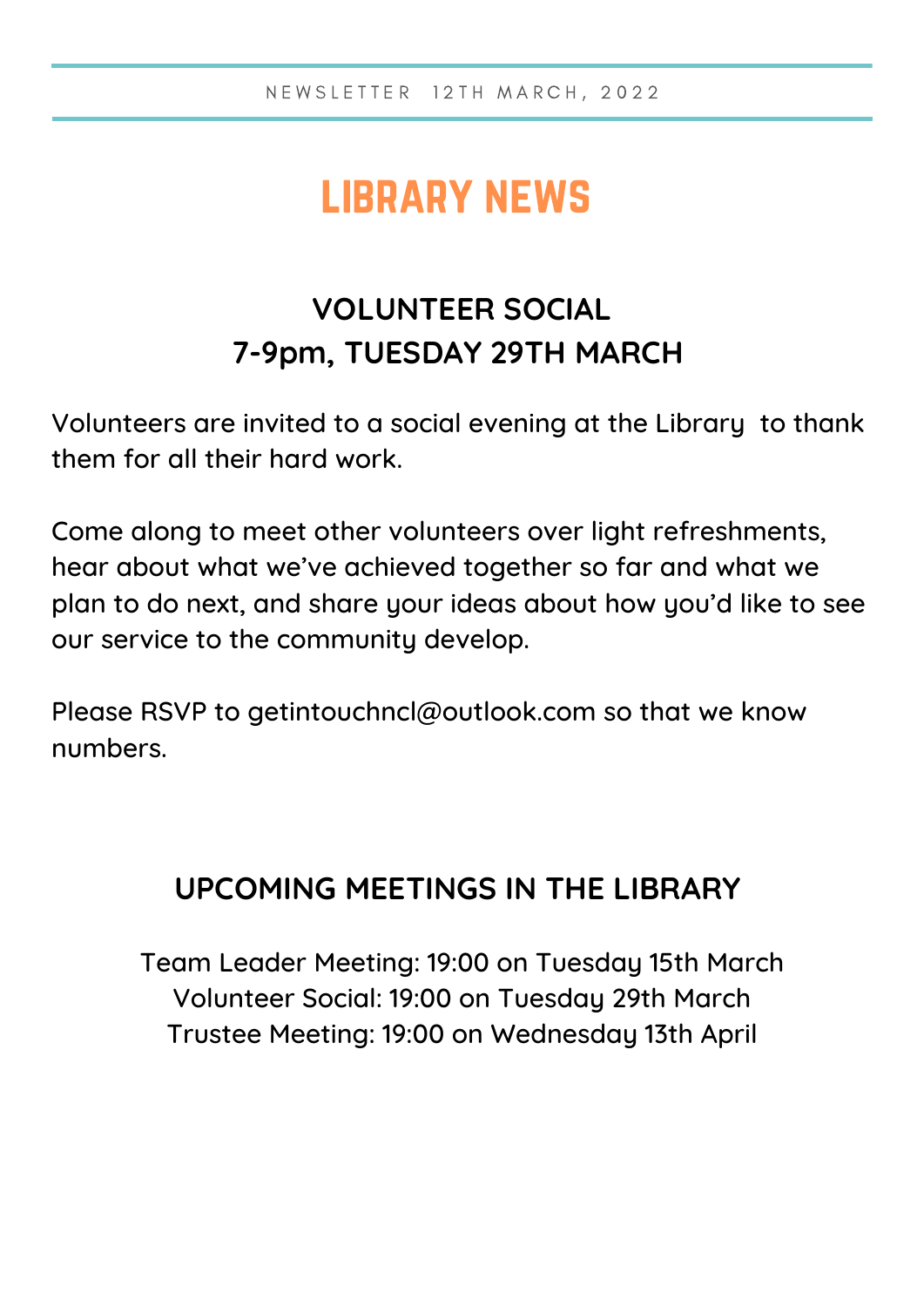# plant sale at the library 30th April



To all keen gardeners - there will be a tabletop plant sale at the Library on Saturday April 30th. Further details soon.

A big THANK YOU to Sonia Nisbet, who raised £300 for Library funds with her sale of plants last year. Some volunteers are already growing on their surplus seedlings or cuttings so that we can sell them.

Could you help by donating any extra plants you have grown to raise funds? If so, please email Angie via [getintouchncl@outlook.com](mailto:getintouchncl@outlook.com) for details of when and where to deliver them.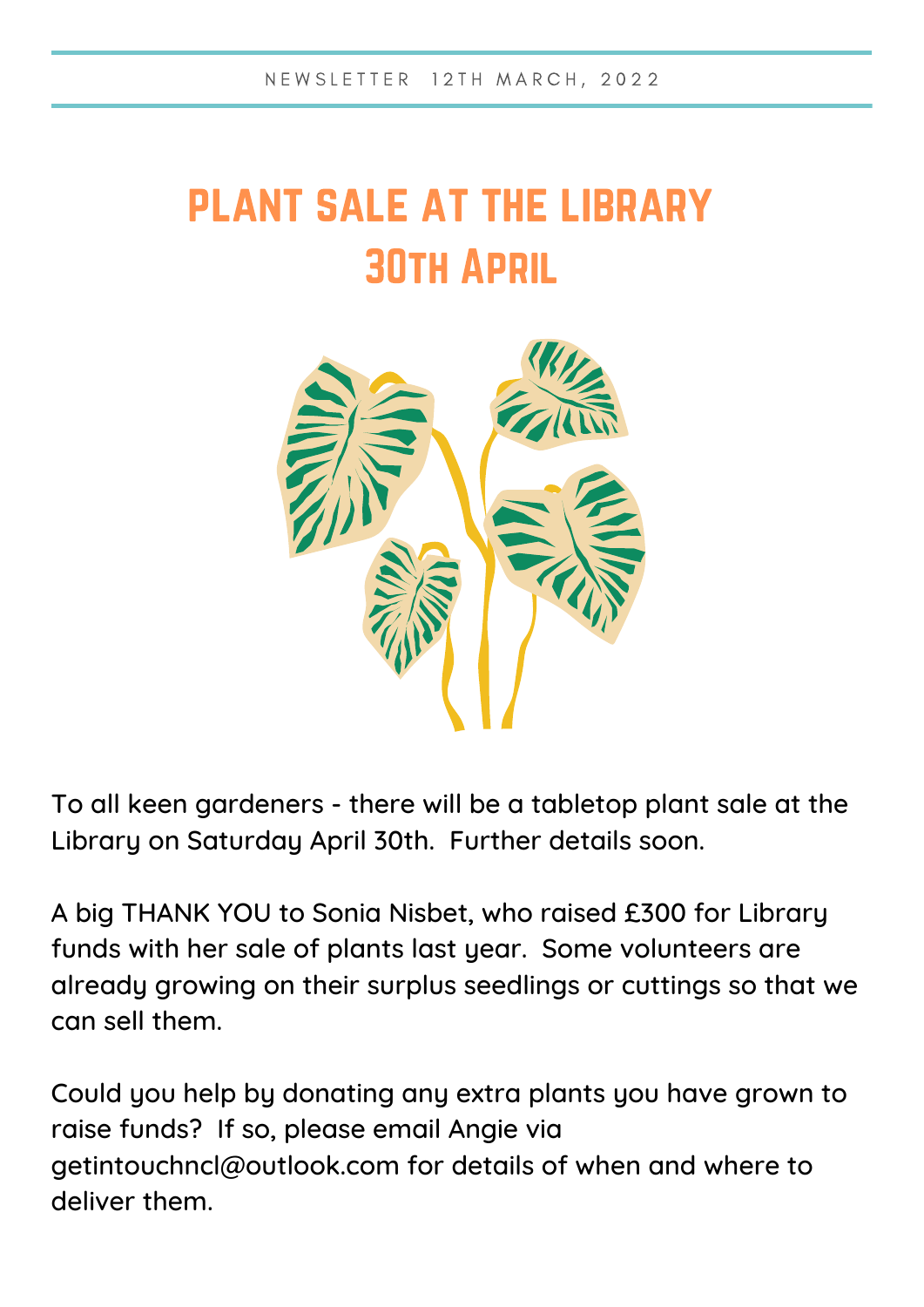# meet our northfield ward police officer

### **DROP IN SESSION WITH PC LOWLES**

**12:00 TO 13:00 TUESDAY 22ND MARCH**

### **PC MARC LOWLES WILL BE IN THE LIBRARY TO SPEAK TO ANYONE NEEDING TO SEEK ADVICE OR RAISE CONCERNS**

#### **NO APPOINTMENT NEEDED**

**(WE HOPE THIS WILL BECOME A MONTHLY EVENT)**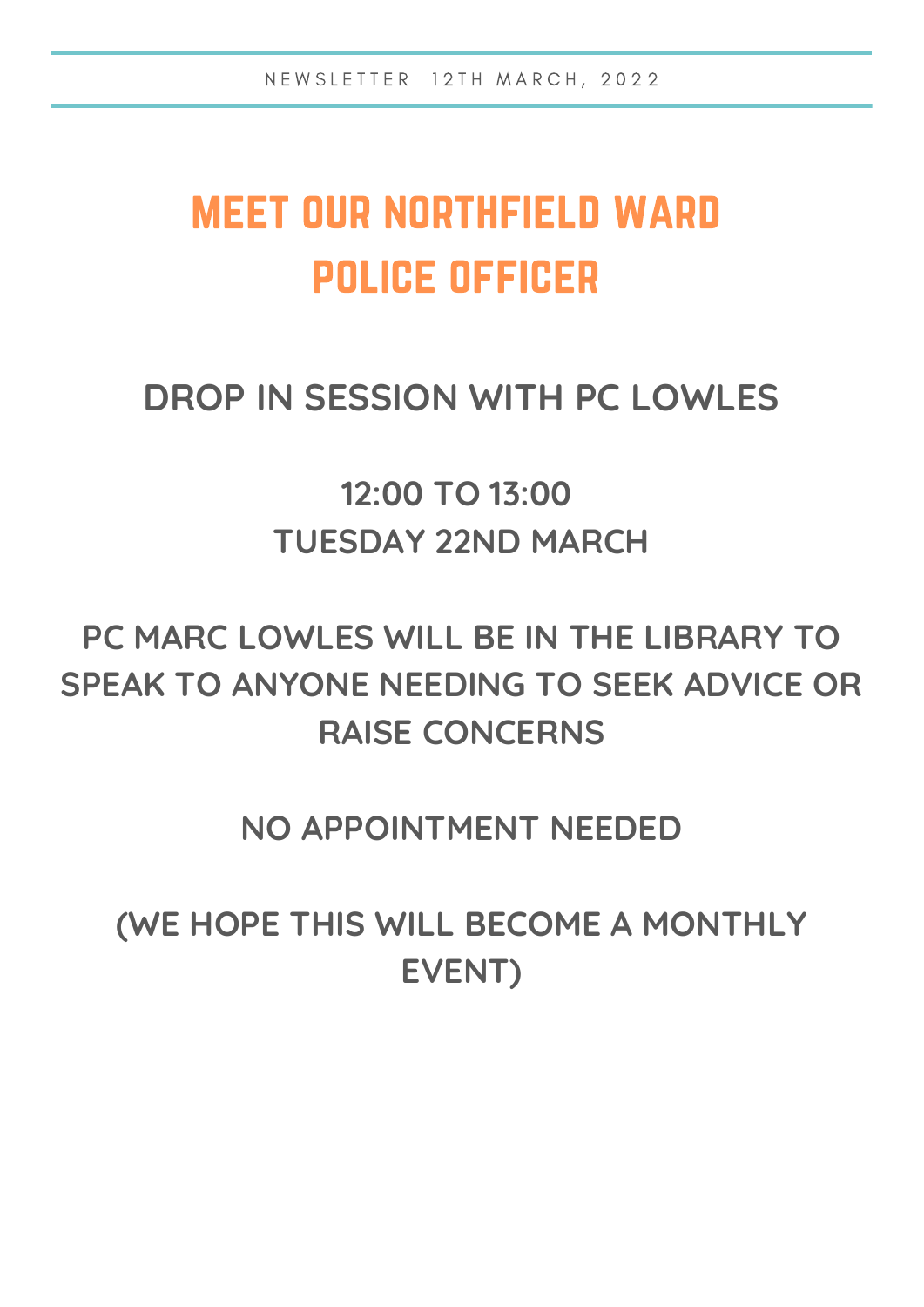# please pass on to anyone you know who might benefit from this offer



## Open the door to new career possibilities with our FREE courses in **Maths and English**

Our Functional Skills Level 2 courses Head over to in Maths and English give you the equivalent of a grade C/4 at GCSE and are completely free! \*

www.uwl.ac.uk/functionalskills to find out more and apply.

\*Applicants must meet our eligibility requirements to be accepted onto these courses. See www.uwl.ac.uk/functionalskills for full details.



Continued overleaf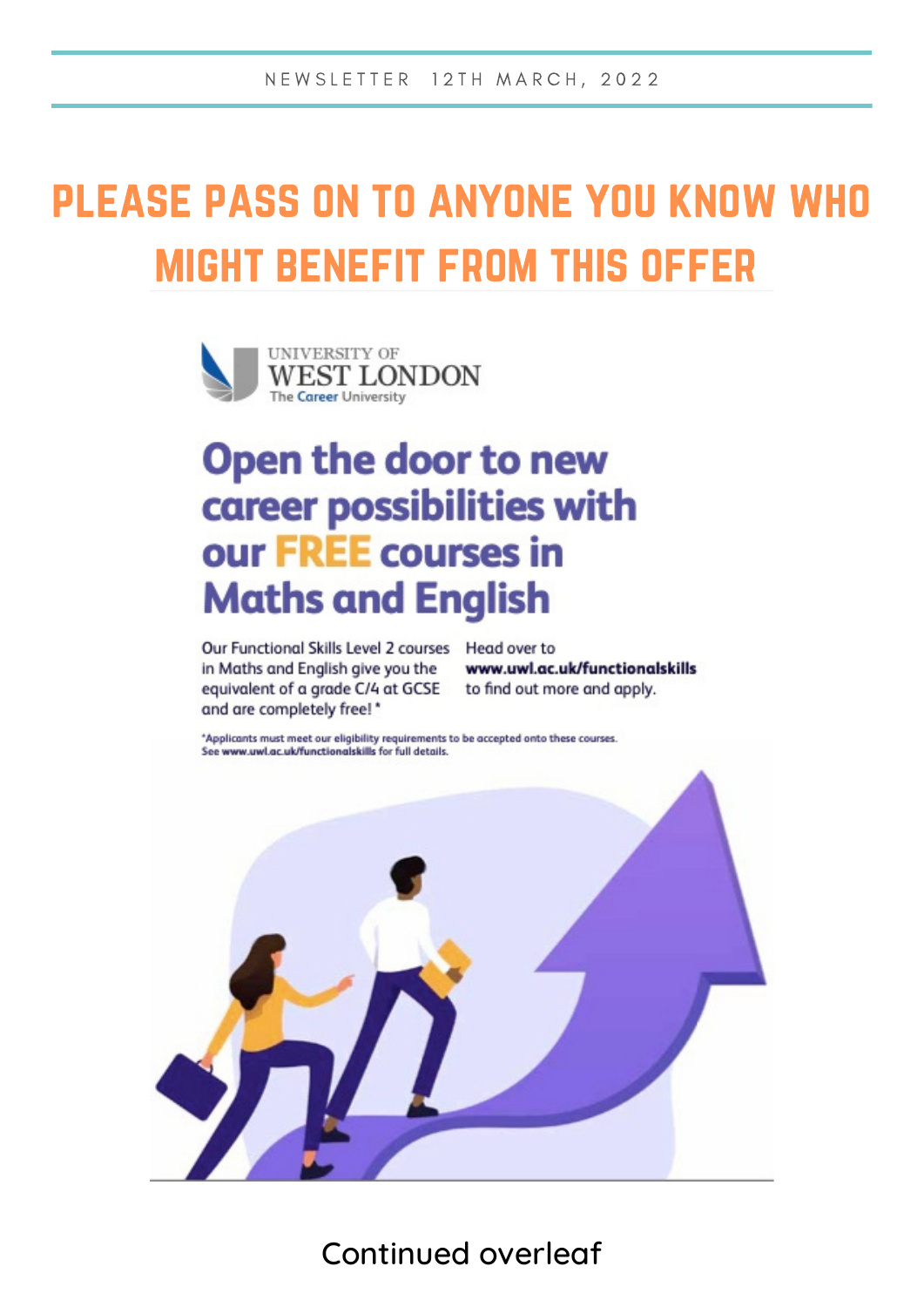# please pass on to anyone you know who might benefit from this offer

(continued from previous page)

Do you have a GCSE in Maths and **English? How many times have you** heard this question when applying for a job or a university course?

Not having the minimum requirements in Maths and English can be a frustrating FREE! You won't have to pay a thing." barrier to achieving your ambitions. But here's where we can help.

Our Functional Skills Level 2 courses in Maths and English give you the equivalent of a grade C /4 at GCSE and can help open doors to new possibilities. We offer free Level 1 courses too if you need to build up to Level 2.

And best of all - they're completely

So, whether you're returning to work after a break, trying to secure a promotion, or looking to study a degree at university - Functional Skills in Maths and English can help you to stand out from the crowd.

#### **Interested in our free Maths and English courses?** Here's what to do next...

- 1. Check you meet the courses' eligibility requirements
- Register your interest at www.uwl.ac.uk/functionalskills  $2.$

It's that simple

#### **Eligibility Requirements**

#### To be eligible for our free Functional Skills courses, you need to:

- Have been aged 19 or above on 31 August 2021
- Live in London
- Be a citizen of the UK or an EEA (European Economic Area) country
- Have lived in the UK or an EEA country for the past 3 years

\*Applicants must meet our eligibility requirements to be accepted onto our free Functional Skills courses. Applicants may be asked to complete a free lower level Functional Skills course before completing Level 2. This will be based on the outcomes of a short pre-assessment to establish current working levels.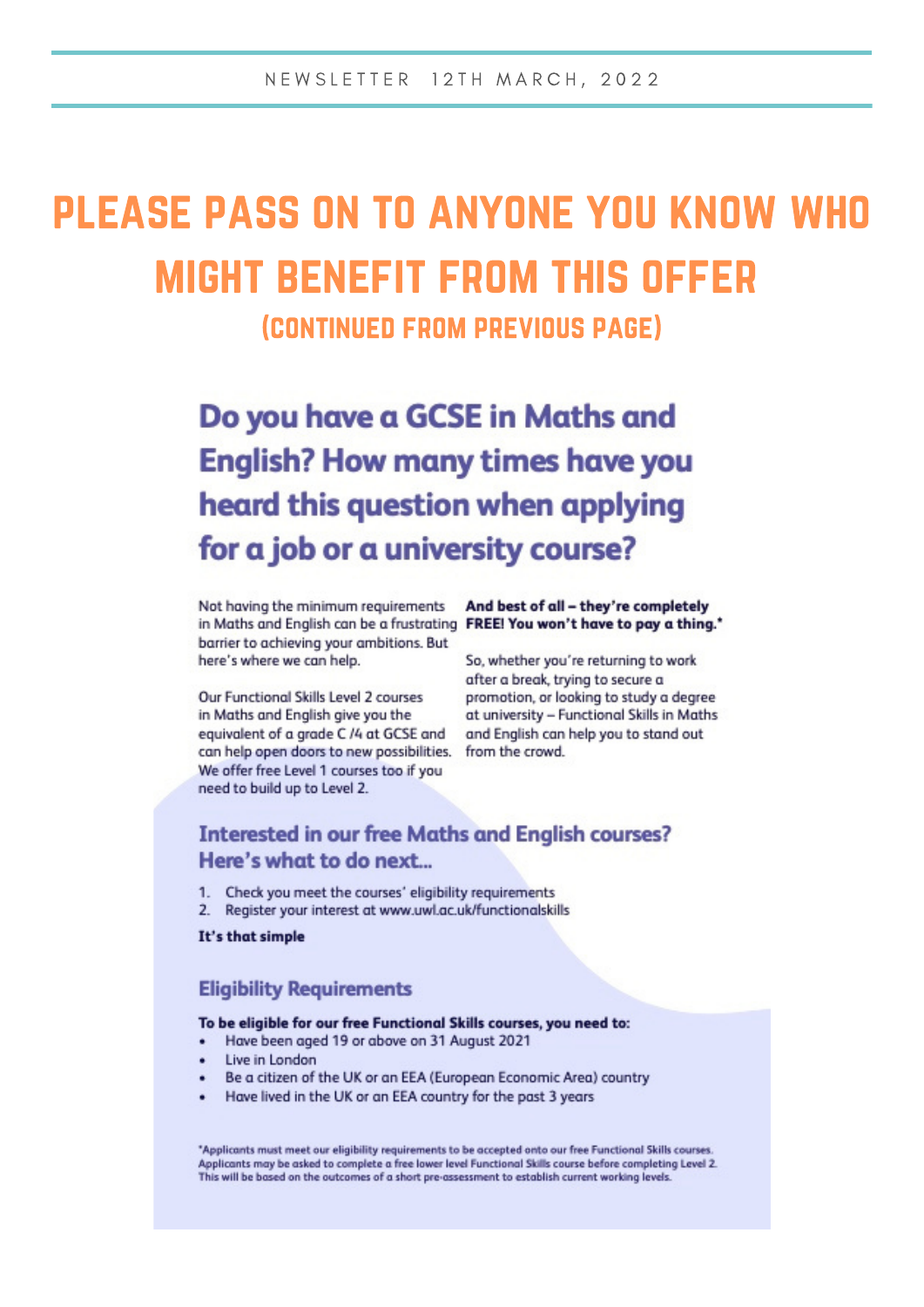# paid part time job opportunities AT west ealing Library

We really don't want to lose any of our brilliant volunteers, but as there are two paid, part time job opportunities at West Ealing Library you might be interested to find out more . . .

The current Library and Community Development Officer at West Ealing Library is moving to another position and there is a plan to offer her role as two flexible, part time posts.

Anyone interested is invited to West Ealing Library to look around and chat to Toby Cray the Library Officer about what sort of hours/days might appeal.

Please email [toby@ehcvs.org.uk](mailto:toby@ehcvs.org.uk) to find out more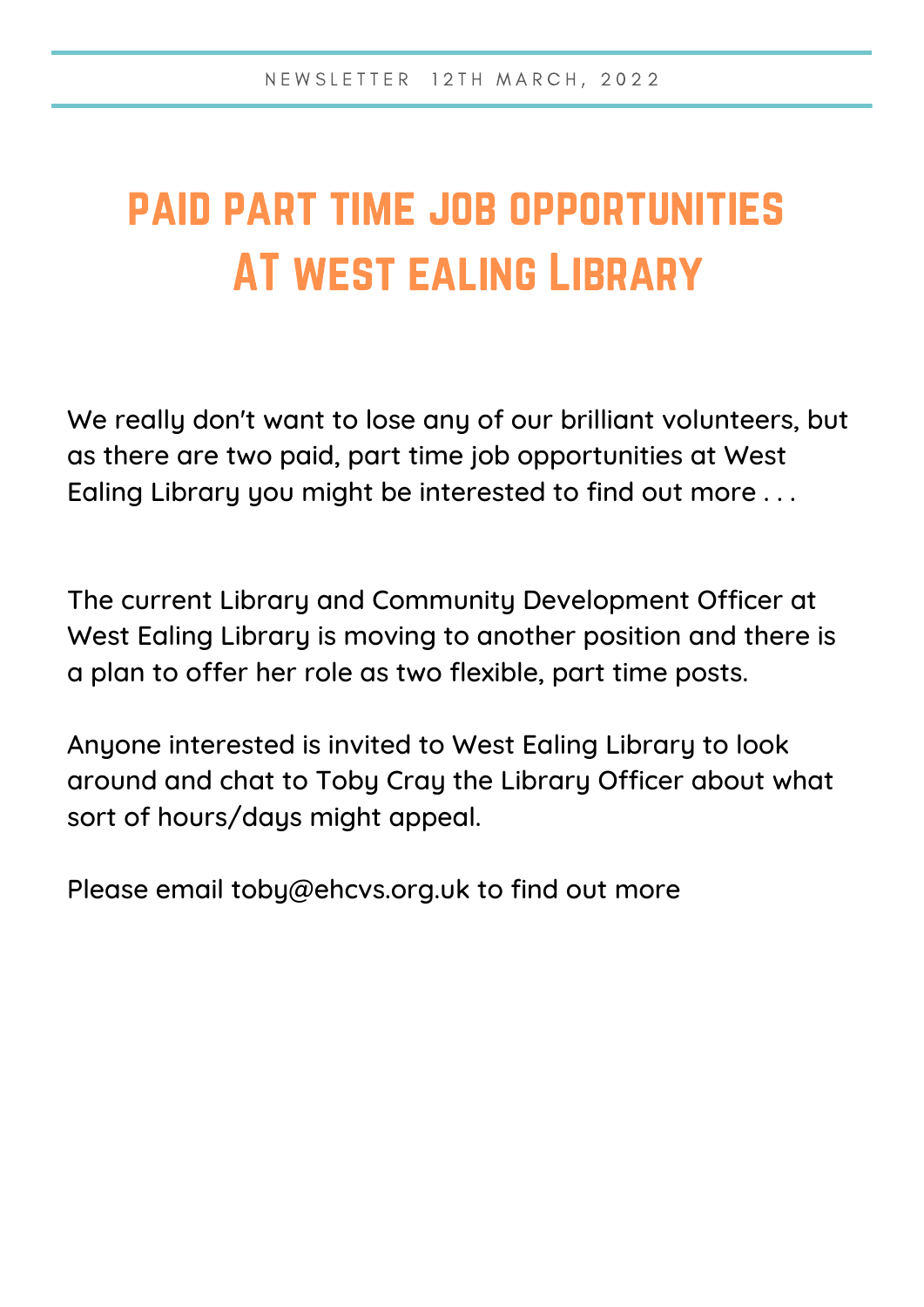# library events and activities

### northfields community library book club next meeting: Tuesday 12th April, 2022

The Book Club meets once a month on Tuesday evenings, sometimes on Zoom and sometimes as a face to face meeting.

We read a mixture of fiction and non-fiction titles. The chosen books for the next meeting are:

- Fiction: The Promise by Damon Galgut (Booker Prize Winner 2021)
- Non Fiction: Manifesto by Bernadine Evaristo

Club members can schoose to read either book - or both!

New members are always welcome. If you would like to join us please email getintouchncl@outlook.com with the heading Book Club.

### FUTURE EVENTS IN THE LIBRARY

We plan to start Rhyme Time and Storytime sessions for babies and toddlers after the Easter Holidays, and the first group sessions for adults will follow shortly after that.

Do let us know if you have any particular interests or would like to lead an activity - we'd love to hear from you!